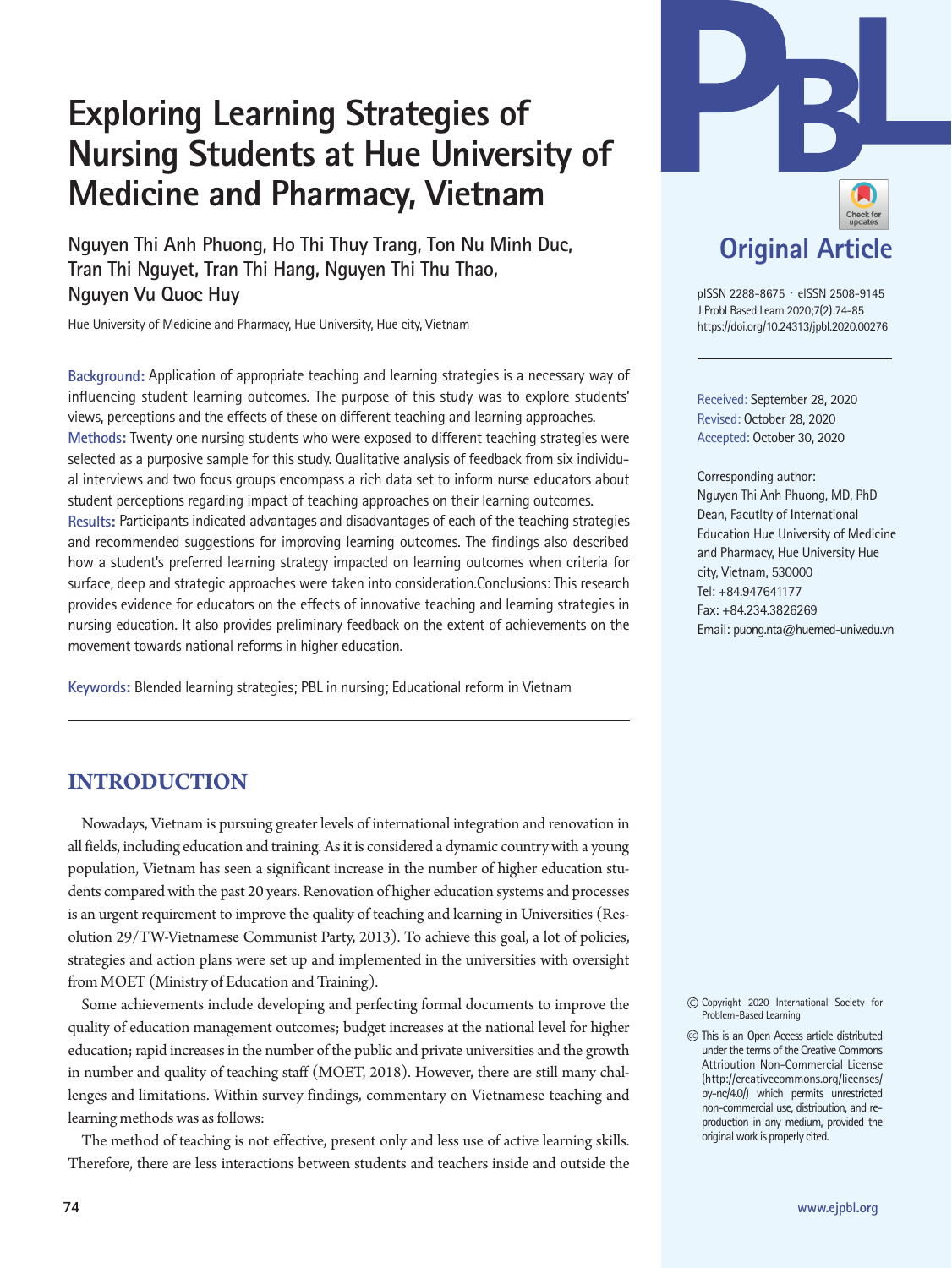classroom; too much emphasis on memorizing knowledge without relying on high-level conceptual or academic learning such as analysis and synthesis, as consequence in superficial learning instead of active learning; students learn passively [\(Ngo, 2010](#page-10-0));

…to date, no Vietnamese universities are ranked in the world's top 1,000 universities (based on well-known world university rankings). The regulatory environment is highly bureaucratic and centralized through the Ministry of Education and Training (MOET), which has authority over education, including higher education [\(Temmerman, 2019\)](#page-10-1).

Hence, innovation to transform higher education in Vietnam is essential to achieve education consistent with countries in the region and across the world. This demands comprehensive procedures including: curriculum reform, accreditation, teacher quality and alternative ways of teaching [\(Temmerman, 2019](#page-10-1)). As a consumer of education, the student should be offered ways to change their learning process to adapt to innovation. Currently, many universities in Vietnam have changed and applied more active teaching methods in education, with the aim of achieving student-centered approaches to learning, enhancing creativity and encouraging active participation in learning processes, applying knowledge in practice and being able to solve the real-life problems. Specifically, for the medical and health professions, after graduation, professionals must be able to work and deal well with matters related to human health, thus educational renovation that closely relates to dealing with 'reality' is necessary. In recent years, Hue University of Medicine and Pharmacy (Hue UMP) has applied new methods of teaching and learning in parallel with traditional teaching methods in medical education such as case-study, E-learning, U-learning, problem-based learning (PBL), team based-learning (TBL), and involvement with simulation for learning. As a result, there are many positive changes in teaching and learning processes in Hue UMP [\(Nguyen et al. 2017](#page-10-2)).

However, the application of such new methods will affect the student's learning strategies. Many students experienced some "embarrassment with the new method", other students found it "difficult to find reference materials" and reported that "reasonable time allocation to group-work is also an obstacle". In addition, students feel exhausted from a busy study workload that was a consequence of the method that demanded more active learning; students sometimes feel very pressured. Students complained that they spend a lot of time on one subject and that affects other subjects [\(T](#page-10-3)ran et al. [2017](#page-10-3)[\). Devine and Meagher](#page-10-4) [\(1989\),](#page-10-4) decades ago, acknowledged there were many factors which contribute to students' success. The most important were to know how to learn, manage time, read and listen effectively, take effective notes, understand and remember. Learning strate-

gies are "behaviours of a learner that are intended to influence how the learner processes information" [\(Mayer, R. 1988](#page-10-5)). It is evident from a number of other studies that study strategies have a positive effect on achievement of goals [\(Marzano, Pickering &](#page-10-6)  [Pollock, 2001;](#page-10-6) Heath, Ellen & Kaira, 2009).

Therefore, understanding student's learning strategies when applying more active teaching methods is necessary for teachers and students to find the optimal approaches in order to improve student's academic experiences. In addition, this process improvement contributes to maintenance of quality in teaching and learning within the Hue UMP. The purposes of study were to determine nursing students' perception on different teaching and learning strategies; explore student's learning approaches related to various teaching strategies; and describe instructional strategies that promote optimal student learning outcomes.

## **METHODS**

A qualitative descriptive approach was used for this research, that aimed to explore nursing student perspectives on their learning experiences. Six in-depth interviews and two focus groups (6-7 students/group) were conducted using semi-structured interviews with open-ended questions to collect subjective data sets. Observations of learning events and field notes and memos supported data collection and analysis.

#### **Research setting**

The research setting in the Hue University of Medicine and Pharmacy in Vietnam provides a variety of nursing programs for both undergraduate and postgraduate (masters) levels. Several teaching and learning approaches involved in nursing education aimed to promote deep learning.

#### **Research participants**

The study participants were 21 students receiving different teaching approaches ranging from online to 'in class' strategies including lecture-based, problem-based, U-learning and E-learning within an undergraduate baccalaureate nursing program. A purposive sampling method was used to recruit the participants.

#### **Data collection process**

Faculty members developed and implemented several teaching strategies into each nursing module. Following the educational activity, separate evaluation processes were used to assess the effectiveness of the teaching approaches. The researcher conducted and audio-recorded six in-depth interviews and two separate focus group discussions to explore views on experiences of stu-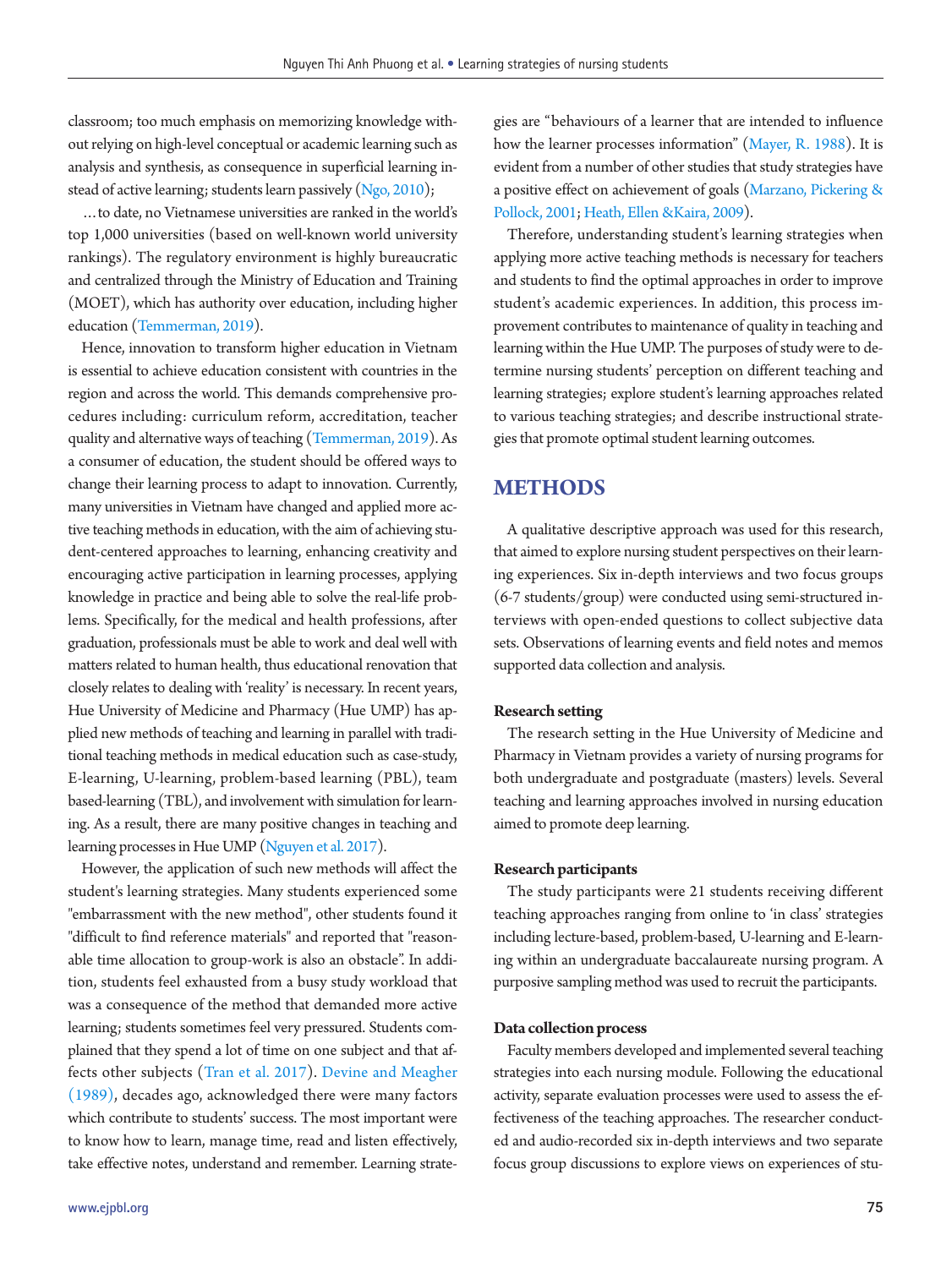dents regarding their learning experience. In addition, observations proposed from feedback during focus groups, allowed for further investigation of the responses of students when exposed to the learning setting. The observer recorded students' activities and conversations for analysis. Field notes and memos also contributed to data analysis. Semi structure interviews and focus groups were guided by prompts such as, "Please tell me your experience/ views with teaching and learning strategies used in the nursing educational program"; "Please share your opinions about an effective teaching strategy and your learning process"; "Please tell me about the suggestions for improving effectiveness of teaching and learning strategy".

#### **Data analysis**

The recordings of the focus groups were transcribed after the end of the interview sessions. Qualitative content analysis aimed for rich and deep information. The investigator read and reread all data sets. Emerging themes were systematically recorded with data arranged and collated according to categories. The data from observation, field notes and memos were included throughout the analysis. The Atlas.ti 8.0 program was applied for analysis of data on teaching approaches used.

### **Ethical Issues**

Permission for the conduct of the research was received from Hue University of Medicine and Pharmacy, in Vietnam. Throughout the study, ethical principles were applied - the purpose of the study was explained to all the participants and informed consent was obtained for each interview and voice recording and observations. The participants were assured of the confidentiality of the data. In addition, the recorded interviews were kept in a safe place, only accessible by the researchers.

#### **Findings**

## *1. Exploration of perceptions of nursing students toward different teaching-learning methods*

Findings indicate students' perceptions are divided into advantages and limitations. Results showed students' perceptions on advantageous aspects of five teaching-learning methods. The benefits of the traditional lecture-based method used for 'fixed resource sessions', were seen as provision of consistent and detailed knowledge, material that was easy to understand and convenient to review, and appropriateness to the study schedule.

"*... all knowledge is available in the text-book; I can just look back whenever I need. Besides, through lectures, I can also learn (from the) experience (of) my teachers, It's easier to learn and to understand*  *than reading books or searching information myself ...*"

"*... with a busy study schedule, the traditional method seems to be more convenient, we spend less time preparing at home… just need to listen to lecture in class and try to remember ...*"

"*... for the basic subjects, I think traditional teaching method is very suitable because those subject maintain specific content, the definitions and principles are fixed and brief… listening to lectures teaches, (shows how to) analyze problems and gives examples, students will easily understand ...*"

Through activities within methods such as PBL, E-learning and U-learning, students reported feeling that these were more convenient, they could be more proactive and creative. They valued visual content, activities helped them improve not only nursing skills and knowledge, but also non-technical skills including communication, leadership, team-work, decision-making, and situation-awareness skills. The participants suggested advantages of PBL methods involved proactivity; these were positive and creative methods leading to deeper learning, increased interaction, increased independence, increased ability to apply learning in clinical practice, develop non-technical skills, and add more knowledge taken out of textbooks.

"*... with a given case study, students will actively learn about knowledge, when discussing and exchanging between groups, they should have complete knowledge (to provide) for each other between groups…*"

"*…making reports, students will read more documents on assigned issues ...*",

"*…students should also interact (report from other groups), (be) open-minded and receive new things, some information needs teachers to correct and analyze, ones (that are) are beneficial should be applied*",

"*... when presenting a report, helping me feel more confident, when listening to other groups presenting, if I don't understand, I will confidently ask my friends so I can improve my questioning skills...*"

"*…my communication skills also increased significantly, I confidently give my opinions and make it clear, in group discussion we usually (have) arguments or conflicts - I know how to calmly resolve (these). And at presentation, I can give my feedback and open-mindedly receive feedbacks from my friends...*".

In addition, most participants mentioned the convenience of the approach, stimulating learning processes and improving learning efficiency. Improving independence and being proactive were positive outcomes from e-learning, for example

"... *study at home, I can arrange to study at my leisure time, I can study early because the teachers have assigned the lesson first ...*"

"*...because the phone can be used, students often read it, students have to go to school less often...*",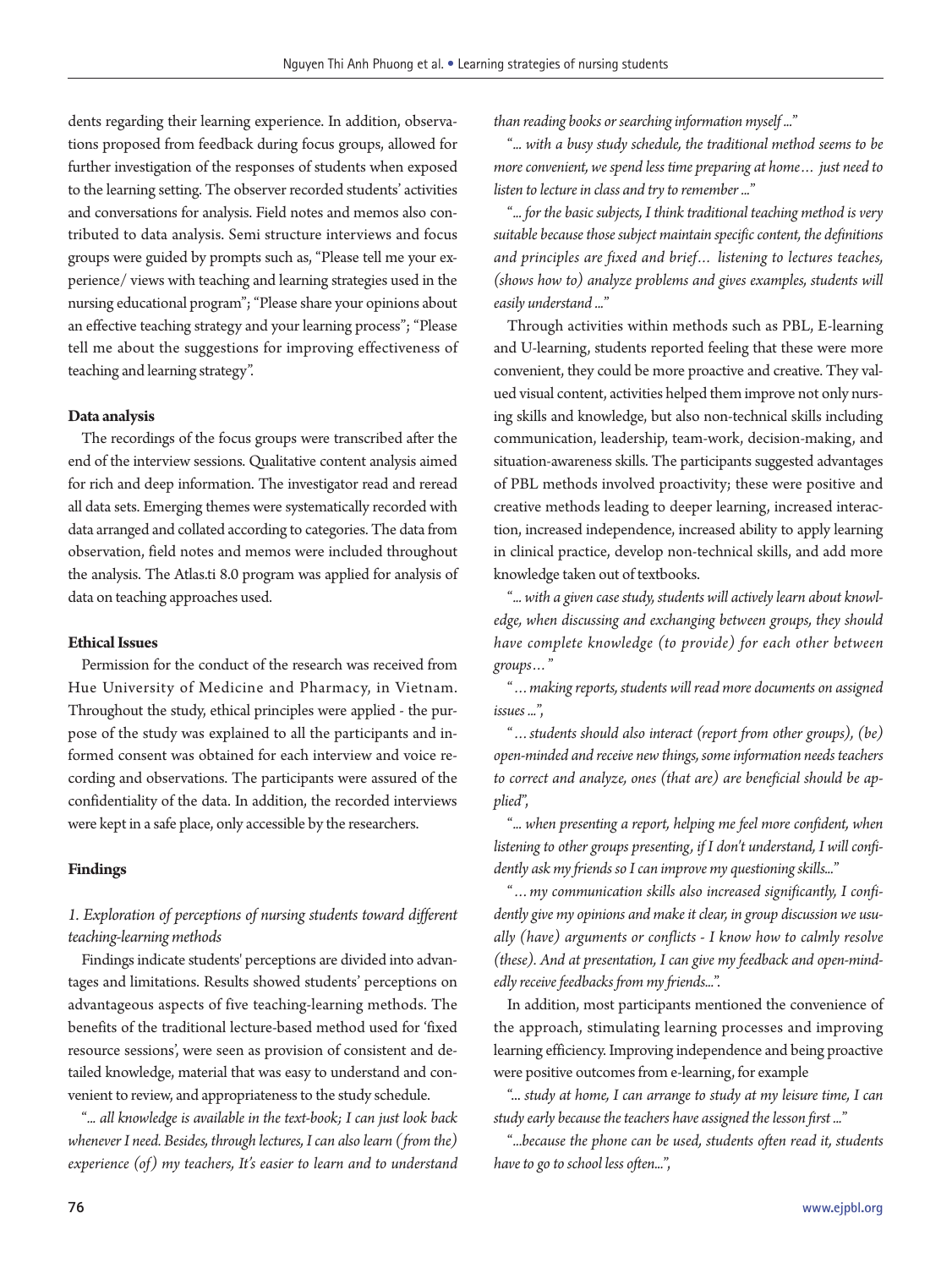"*... videos about techniques, watching videos I know how to do, easier to remember…than reading books… when reading books, I could not imagine, but watching the video I will know how to do this step by step*",

"*…students are more proactive, increase their independence and learn for themselves ...*" For the U-learning approach, the participants again recognized the convenience of the approach, it was visual and easy to understand, it increased their ability to apply ideas in clinical practice, and it was convenient and offered various styles in examinations.

"*...everyone has a smartphone, they can connect to the internet and download documents and then learn anywhere, anytime ...*",

"*...I can see how the symptoms, the signs like, accessible by images, videos, so I can visualize it more easily*",

"*... while studying, students can compare to real clinical situations, have videos on clinical situations, so the ability to apply in clinical practice is higher ...*",

"*... I like the way this method works, how to do the exercises on the tablet, without using paper and pen, (teachers) can apply many types to make questions, pictures, videos, richer topic types and know the*  *score immediately after the exam ...*"

The results in [Table 1](#page-3-0) illustrated the student's perceptions about disadvantages related to receiving different teaching strategies. The lecture based-approach posed limitations on long-term memorization and expansion of knowledge, was less focused on skills development and difficult to apply to clinical practice. It was not learner-centered, inactive and less interactive and inferior and boring.

"*I think the traditional method is not good, ineffective because students only listen to teachers impart knowledge, not actively searching for knowledge to enrich their learning content*".

"*I rate the traditional method at an average level, usually after finishing the exam, I will not remember so much, only remember temporarily but not for long*",

"*…the traditional method is not student-centered, in the process of learning, students mainly listen to the lectures, sometimes, teachers combine with power point slides to teach*",

"*Actually, the interaction and interaction between students and lecturers is very rare, so many students may not understand some problems but are afraid to raise their opinions, hesitate to talk to the lectur-*

#### <span id="page-3-0"></span>**Table 1.** Students' perceptions of different teaching-learning strategies

| Instructional strategy      |                                                                                                                  | Students' perceptions of different teaching-learning strategies                                                                                                 |
|-----------------------------|------------------------------------------------------------------------------------------------------------------|-----------------------------------------------------------------------------------------------------------------------------------------------------------------|
|                             | Advantage                                                                                                        | Disadvantage                                                                                                                                                    |
|                             | -Provide consistent and detailed knowledge; easy to<br>understand and convenient to review                       | -Limitations on long-term memorization and expand knowl-<br>edge                                                                                                |
| Traditional learning method | -Providing appropriate study schedule                                                                            | -Less focus on skills development and difficult to apply to<br>clinical practice                                                                                |
|                             | -Leading good score in final examination                                                                         | -Non-learner-centered                                                                                                                                           |
|                             |                                                                                                                  | -Inactive and less interactive.                                                                                                                                 |
|                             |                                                                                                                  | -Inferior and boring.                                                                                                                                           |
|                             |                                                                                                                  | -Difficult to control learning effectiveness due to depen-<br>dence on external factors: number of students, environ-<br>ment, capacity and culture of teachers |
| Problem based learning      | -Proactive, positive and creative method                                                                         | -Takes a lot of time                                                                                                                                            |
|                             | -Deep learning approach                                                                                          | -Difficult to arrange time for group work                                                                                                                       |
|                             | -Increases interaction                                                                                           | -Uncertainty of information from internet                                                                                                                       |
|                             | -Increases independence<br>-Increases the ability to apply in clinical practice<br>-Develop non-technical skills | -Knowledge acquistion limited of the whole lesson related to<br>focusing mostly on dealing with their own group's problem<br>solving assignment                 |
|                             | -Add more knowledge out of textbooks                                                                             | -Difficult to understand the lesson related to limitation on<br>student's presentation skills and lack of concentration                                         |
|                             |                                                                                                                  | -Difficulties related to lack of computers and limitations in<br>Power Point making skills                                                                      |
| E-learning                  | -Convenience of approach                                                                                         | -Limit the fairness in the examination                                                                                                                          |
|                             | -Stimulate learning process and improve learning efficiency                                                      | -Depends on internet quality                                                                                                                                    |
|                             | -Improves independence and proactivity                                                                           |                                                                                                                                                                 |
| U-learning                  | -Convenience of approach                                                                                         | -Depends on device quality                                                                                                                                      |
|                             | -Visual and easy to understand                                                                                   |                                                                                                                                                                 |
|                             | -Increases the ability to apply in clinical practice                                                             |                                                                                                                                                                 |
|                             | -Convenient and various styles in examination                                                                    |                                                                                                                                                                 |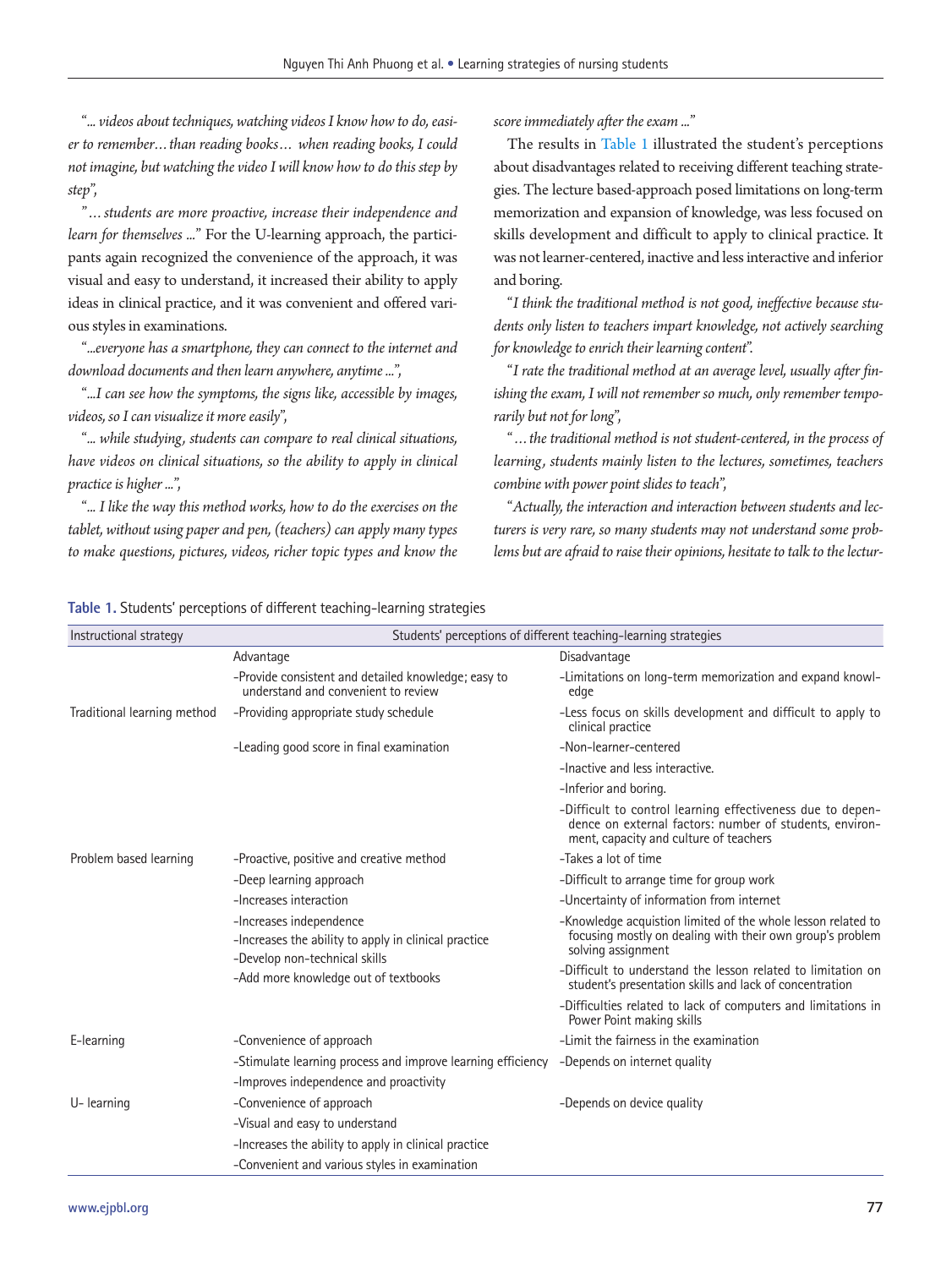| Method                                            | Surface approach                            | Deep approach                                                           | Strategic approach         | Long-term learning outcomes                  |
|---------------------------------------------------|---------------------------------------------|-------------------------------------------------------------------------|----------------------------|----------------------------------------------|
| Traditional learning<br>method                    | Textbook-based learning                     | Relating and organizing ideas Self-testing/predict exam<br>and concepts | questions                  | Contributing good academic<br>achievement    |
|                                                   | Passive learner                             | Seeking meaning                                                         | Self-motivation            | Efforts towards student's life and<br>career |
|                                                   | Encourage self-learning                     | Seeking appropriate material/ Seek help<br>resources                    |                            |                                              |
|                                                   | Effective reading and listen-<br>ing skills | Relates theory to practice                                              | Time and effort management |                                              |
|                                                   | Syllabus-bound                              | Self-directed learning moti-<br>vation                                  |                            |                                              |
|                                                   |                                             | self-questioning strategy                                               |                            |                                              |
| Problem-based learning Passive learners<br>method |                                             | Actively learners                                                       | Peer learning              |                                              |
|                                                   | Unthinking acceptance                       | Integrate theory and practice Time management                           |                            |                                              |
|                                                   |                                             | Actively interact                                                       | Self-directed learning     |                                              |
|                                                   |                                             | Self-motivated/Motivated by<br>interest                                 | Group work                 |                                              |
|                                                   |                                             | Systematic Memorization                                                 | Self-testing               |                                              |
|                                                   |                                             | Decision-making                                                         |                            |                                              |
|                                                   |                                             | Problem-solving skills                                                  |                            |                                              |
|                                                   |                                             | Critical thinking                                                       |                            |                                              |
| E-learning, U-learning<br>method                  | Encourage self-learning                     | Seeking meaning                                                         | Time and effort management |                                              |
|                                                   |                                             | Motivated by interest                                                   | Self-testing               |                                              |
|                                                   |                                             | Seeking appropriate material/<br>sources                                |                            |                                              |
|                                                   |                                             | Relating and organizing main<br>ideas and concepts                      |                            |                                              |

<span id="page-4-0"></span>**Table 2.** Explore students' learning approaches related to various teaching strategies

### *ers, hesitate to raise (issues) in front of the class*"

The participants reflected on disadvantages of PBL learning methods, including perceptions about time, difficulties arranging time for group work, uncertainty about information found on the internet, knowledge acquisition for whole lessons versus mostly dealing with their own group's problem solving assignment, difficulties related to limitations on student's presentation skills and lack of concentration, difficulties related to lack of computers and limitations in Power Point skills. For online strategies, fairness in examination related to internet and device quality.

"*…with PBL methods, it takes a lot of time to search for information, read and understand materials, then discuss in group to solve the problem, finally making PowerPoint presentation also takes too much time…*",

"*When doing assigned homework, some students just copy from books or internet into the presentation without understanding, then when other group members ask, they do not know and cannot answer*",

"*When we search for information on the internet, there are many* 

*sources so we don't know which one is reliable*",

"*For PBL, I only focus on my group, the knowledge given by other groups seems hard to understand because we don't have time to learn information of other group's part, so it's very difficult to absorb*",

"*I like to study on a tablet, but sometimes the server has problems, it always takes about 30 minutes to fix, to check if it's stable*".

## *2. Exploration of student's learning approaches related to various teaching strategies*

Based on guidelines in [Newble and Entwistle's model \(1986\),](#page-10-8) the researchers reflected on the data and how different teaching strategies effect student's surface, deep and strategic learning approaches.

Within a traditional teaching-learning method, there are five elements within a surface learning approach: It is syllabus bound, textbook-based, involves passive learners, encouragement of individual learning, and promotion of effective reading and listening skills. Students perceived that traditional methods were still valuable, especially for basic nursing subjects. In this basic knowl-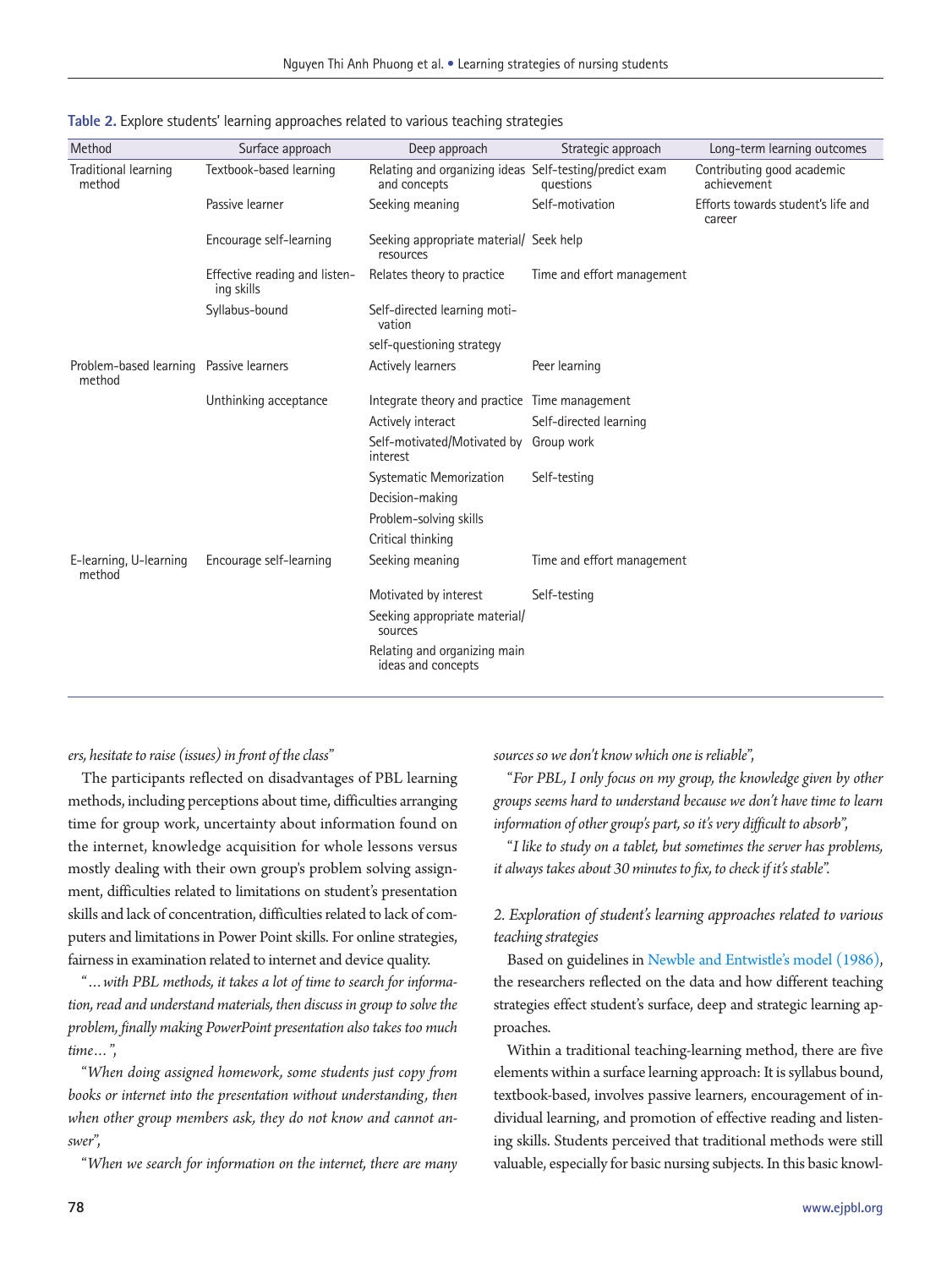<span id="page-5-0"></span>

| Category                   |                                 | Traditional learning method                                                                                                                           | PBL method                                                                                                                                                             | E-learning method                                                                             | U-learning method                                                                                        |
|----------------------------|---------------------------------|-------------------------------------------------------------------------------------------------------------------------------------------------------|------------------------------------------------------------------------------------------------------------------------------------------------------------------------|-----------------------------------------------------------------------------------------------|----------------------------------------------------------------------------------------------------------|
| Students                   | Students                        | idea/ confusing information before<br>Read textbook and take notes main<br>classes                                                                    | Students need to be proactive, actively<br>participate in learning activitives and<br>responsibility in group work                                                     | Be active in learning, learn the lessons<br>uploaded to the E-learning system<br>before class | Actively participate in group discussion                                                                 |
|                            |                                 | Actively ask/answer questions                                                                                                                         | Sympathize with different point of<br>views                                                                                                                            | Students have to active in arranging<br>time for studying                                     |                                                                                                          |
| Lecturers                  | Lecturers                       | Develop pedagogical skills                                                                                                                            | Suggest important content if the<br>Contribute ideas when students<br>student cannot comprehend<br>present a report                                                    |                                                                                               | Share other's group presentation to the<br>Download all lessons to learning devices<br>U-learning system |
|                            | Teaching-learning<br>contents   | tematic slides, emphasizing the main<br>Create attractive content: brief, sys-                                                                        | Scenario should be more realistic,<br>suitable with clinical situation                                                                                                 |                                                                                               | Add more images, videos related to<br>clinical case                                                      |
|                            |                                 | knowledge, provide guidance how to<br>apply knowledge to clinical practice<br>idea, add more videos /images; up-<br>date additional out-of-textbook   | add more photos/ videos to make the<br>lesson visual and actractive                                                                                                    |                                                                                               | Ensure the quality of video/image                                                                        |
|                            | Teaching-learning<br>activities | Enhancing interaction between lectur-<br>Encourage students to participate in<br>the lesson: Quiz, plus mark, group<br>ers and students<br>discussion | Encourage students to actively partici-<br>Provide reliable and official references<br>Increase interaction between groups<br>pate in class                            | Enhancing interaction between lectur-<br>ers and students: Group discussion                   | Utilize evaluation of course through<br>the students feedback                                            |
|                            | Develop skills<br>training      |                                                                                                                                                       | tion skills, giving/receiving feedback<br>PBL courses: Searching references<br>skills, making PowerPoint, presenta-<br>Guide for students some skills before<br>skills |                                                                                               |                                                                                                          |
|                            | Lectures/course<br>evaluation   | evaluation<br>main idea at the end of each part/<br>Lesson effective evaluation:<br>end of the lessons, giving<br>questions                           | Summarize Summarize main ideas, update new<br>information                                                                                                              | Organize the exam at the university<br>and ensure network quality                             |                                                                                                          |
| institution<br>Educational | management<br>Time/schedule     |                                                                                                                                                       | Arrange a suitable schedule: PBL take a<br>lot of time to prepare and discuss<br>students to adapt to new method<br>Should apply PBL from Year 1, for                  |                                                                                               |                                                                                                          |
|                            | environment<br>Leaming          | Creating a favorable learning environ-<br>ment: Reducing the number of stu-<br>dents in one class                                                     | Create an enjoyable, relaxed learning<br>Divide students into small groups<br>atmosphere                                                                               |                                                                                               | Ensure the devices quality                                                                               |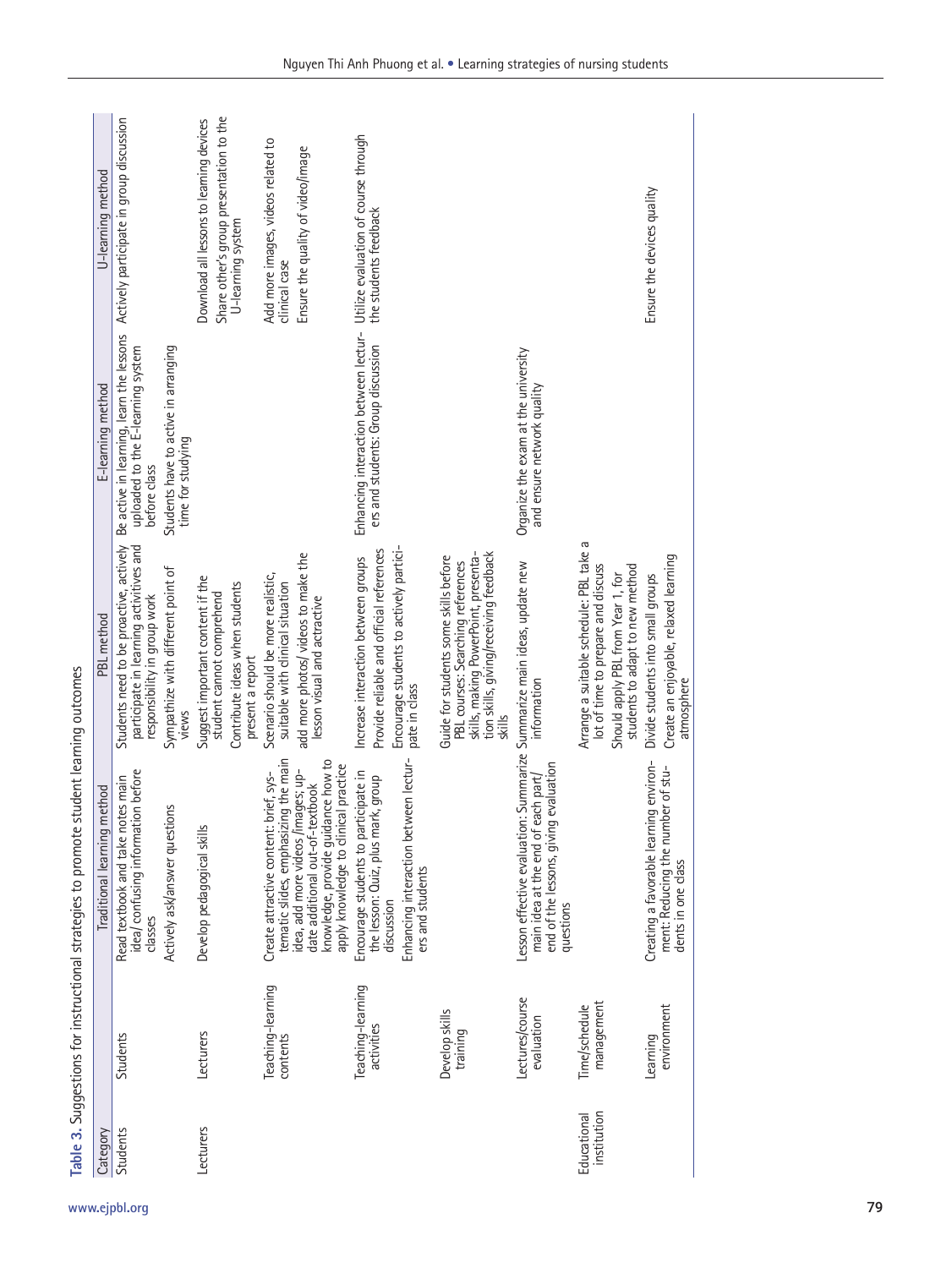edge block, students needed a wide approach to knowledge acquisition, an ability to grasp the general knowledge and systematically connect the knowledge before focusing on the depth of the knowledge in specialized blocks. Therefore, given that they were getting knowledge from reliable resources such as textbooks, teachers' lectures were considered an effective resource. While promoting students effective reading and listening, it encouraged individuals to work on their own. However, traditional methods also bring negative effects to learners as familiarity with passive learning methods limits the intention to expand personal knowledge acquisition and thus become more autonomous learners.

"*I think students should learn based on textbook, if they want to get high academic achievement, just repeat reading textbook as much as possible*"

"*In class, I focus on listening to lectures, underline main ideas in textbook, but I usually do not review until before examination, when I try to learn, I cannot remember anything, like reading them at the first time*"

"*I mostly self-study, I try to arrange study schedules to be appropriate for subjects. Before class, I read briefly lesson to grasp the main ideas,so when listening to lectures, it's easier to catch the lesson*"

However, the following respondent makes a critical point:"*After finishing examinations, I mostly forget all knowledge I have been studying*".

On the other hand, for students, no matter what method they are offered, they will try to find the best way to achieve the specified learning outcomes. Therefore, the deeper approach to learning is still used as an effective way to understand, link and use knowledge as needed. Qualitative analysis results showed six sub-categories related to deeper approaches:

Relating and organizing ideas and concepts, seeking meaning, Seeking appropriate material/resources, Relating theory to practice, Self-directed learning motivation and a Self-questioning strategy.

"*I will note the main content of the lesson systematically on the note paper according to colors and stick it on the wall in each specific area, so I just need to look at each color area to remember lessons, it's a very effective and time-saving way to study*",

"*…when the teacher imparts knowledge, I try to take notes, if there is anything I don't understand, I will find more external materials to better understand or discuss with classmates*",

"*…when I read the lesson in textbook, I do not skim it, I read carefully to understand, focus on memorizing and learn by heart, then I search on You-tube to find and listen to related lectures. If I still do not understand, I will ask my friends or teachers*",

"*…combine clinical and theoretical study will help students understand more because there are still many clinical cases that are not ex-* *actly same (consistent with) with theory… find clinical cases which (are) described in textbook and because she has read the book already, she can easily find out the symptoms and compare those reality's signs to books' content*",

"*When reading a textbook, I usually read carefully and continuously ask myself the question "Why?", so it makes me remember lessons longer*"

"*…with the subject that I like, I will study more, also useful knowledge subjects, related to my health, my family health, I'm also more interested and motivated*"

One response captured the value of an engaging teacher to encourage students to be engaged with the learning resource "If the teacher gives lectures attractively, I will listen attentively and write down the main ideas, but with boring lectures, I usually focus less on listening".

Within a traditional method, students applied strategies such as: Self-testing/predicting exam questions, Self-motivation, Seeking help and Time and effort management. According to participants, learning is a process that requires learners to have a clear goal and effectively manage time and effort, moving toward achievement. In this process, seeking appropriate help and maintaining motivation can also contribute to success. Also, proper orientation and practicing the exam questions can help students show results indicative of high academic performance around demonstration of knowledge acquisition. Retention of that knowledge might be short-term.

"*To prepare for the in-coming examination, I usually do available exam questions paper and find out the form of these questions, which guides me on how to study to get high achievement*"

"*I usually study one month before the incoming examination, I make detailed plans using suitable time and effort, then I will read textbooks, find more information online, and do available exam papers*"

"*At the beginning of each semester, I will ask my seniors about their experience on how to study, which subjects are easy, which subjects are difficult, then arrange time and effort to study…*".

Regarding PBL methods, findings showed that the surface approach has 2 sub-categories: Passive learners and unthinking acceptance. According to passive learners, they only listen to lectures and do not pay attention to the presentation of other groups; they do not review lessons either.

"*…I only focus on my group's presentation, often overlook the other groups' presentation…*";

"*Participants described the unthinking acceptance as including copying the content of the lesson to present and copying information from the internet but have not read it all*",

"*…I copied the content in the book to make a report, but after*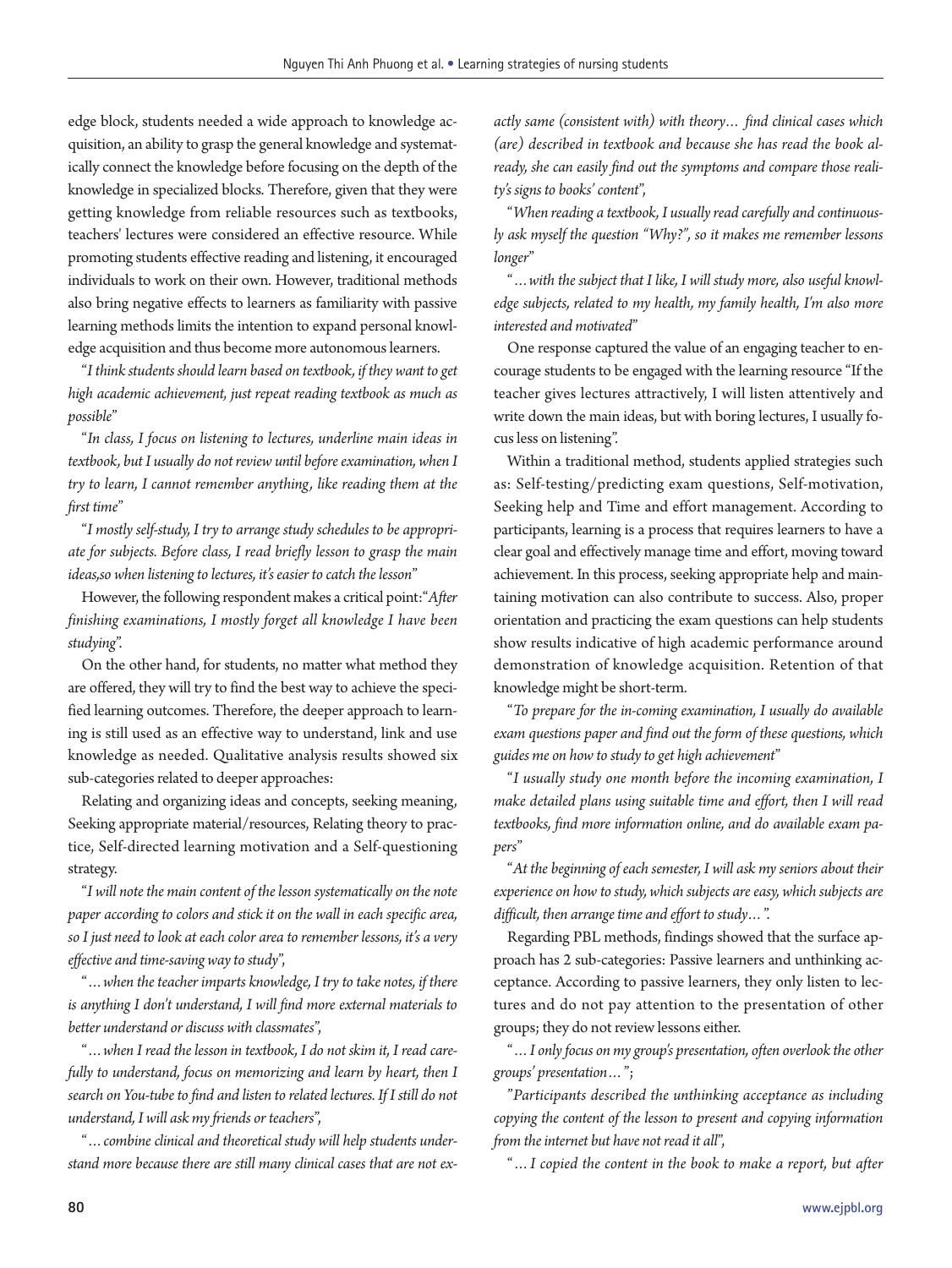*complete it, I did not understand…*",

"*…I copied the information from internet to make a report, but I didn't read it all…*"

Findings revealed some of the sub-categories consistent with the deeper approach: Active learners, theory and practice integration, active interactions, self-motivated/motivated by interest, systematic memorization, decision-making, problem-solving skills, critical thinking.

For active learning, students want to improve knowledge and update information regularly; complete all assigned tasks and submit them on time; grasp knowledge to understand given problems; read the report of other groups posted on the available system; actively explore further; display self-learning; asking classmate/tutor about problems that they do not understand.

"*…Each person needs to cultivate knowledge by themselves, in order to participate effectively in group discussion, do not be passive…*",

"*…In order to study well at PBL, I think that I should study for myself, read and learn more knowledge, not just passively listening to teachers…*"

"*For theory and practice integration, students think they have to apply theory to clinical practice; grasp clinical knowledge and practice more clinical skills*",

"*…I think we should combine clinical and theoretical study. Because there are many clinical cases that theories do not have, so students can learn more knowledge…*",

"*…In my opinion, students should go to practice more to know the real symptoms and how to handle them. It will be easier to apply and handle the situations in the lesson…*",

Participants described active interactions consisting of giving questions/comments to others in the group or tutors: "*…In class, I ask teachers and other members when I do not understand the problems*"; or by interacting with other groups and question when needed"*…Listen to other group's presentations and make questions when we do not understand…*".

For Self-motivated/Motivated by interest, students showed interest in role play activities "*…Combining study and play roles helps to memorize lessons better…*". Creating a fun learning atmosphere and trying to answer other group's questions"*… will help everyone (learn) more actively…*".

Some students described Systematic Memorization as writing down the main ideas of lesson, then synthesizing these to learn more; reviewing carefully the report they have presented. Where confusing questions needed answers "*… in class, I also took notes of confusing problems that were answered…*".

For problem-solving skills, decision-making and critical thinking, participants described researcher enquiry processes -answering the question themselves or discussing these with team members to help make decisions and find the solutions for problems/ situations/questions given by the tutor.

"*…I will base (this) on the problem/situation, the questions that are asked by lecturers, then I will find out, follow this case content, answer the questions by myself, make a statement…*".

Regarding E- learning and U-learning methods, students' reports on use of these approaches were quite similar to those for traditional methods. Students here however, were also engaging in self-learning, a surface strategy: Seeking meaning, being motivated by interest, seeking appropriate materials/sources, relating and organizing the main ideas and concepts thus moving towards deeper learning and being strategic with time and effort management and self-testing.

In addition, the participants responded to those teaching approaches that lead to long term learning outcomes including improving self-motivation, contributing to good academic achievement, and effort to improve student's later life and career.

"*I want to get a very good degree at graduate level, and intend to get a job at an international hospital. Therefore, I set goals, make detail plan, and try my best to achieve…*"[\(Table 2\)](#page-4-0)

## *3. Describe suggestions for instructional strategies to promote student learning outcomes*

Students' reporting revealed three major categories: Feedback about their experiences, the lecturers and the educational institution in relation to optimal improvements in teaching and learning strategies when applying new active learning methods. The lecturer category involved feedback on teaching-learning content; teaching-learning activities; developing skills training; and lecturer/course evaluation as well. The educational institution category was focused on time/schedule management and learning environment.

In the traditional method, students are central when improving/optimizing their own learning strategies. Specifically, in the students' own views, to improve learning strategies, students have to read textbooks and take notes about the main ideas/ confusing information before classes and then ask about or answer questions.

Findings illustrated the idea that lecturers were they key to stimulating student learning; they had to develop their pedagogical skills and create attractive content: Use brief systematic slide presentations, emphasize the main ideas, add more videos/images; update additional out-of-textbook knowledge, provide guidance on how to apply knowledge to clinical practice. Furthermore, encouraging students to participate in the lesson, but also respond to quizzes, added incentives to achieve more marks, engage with group discussions; enhancing interactions between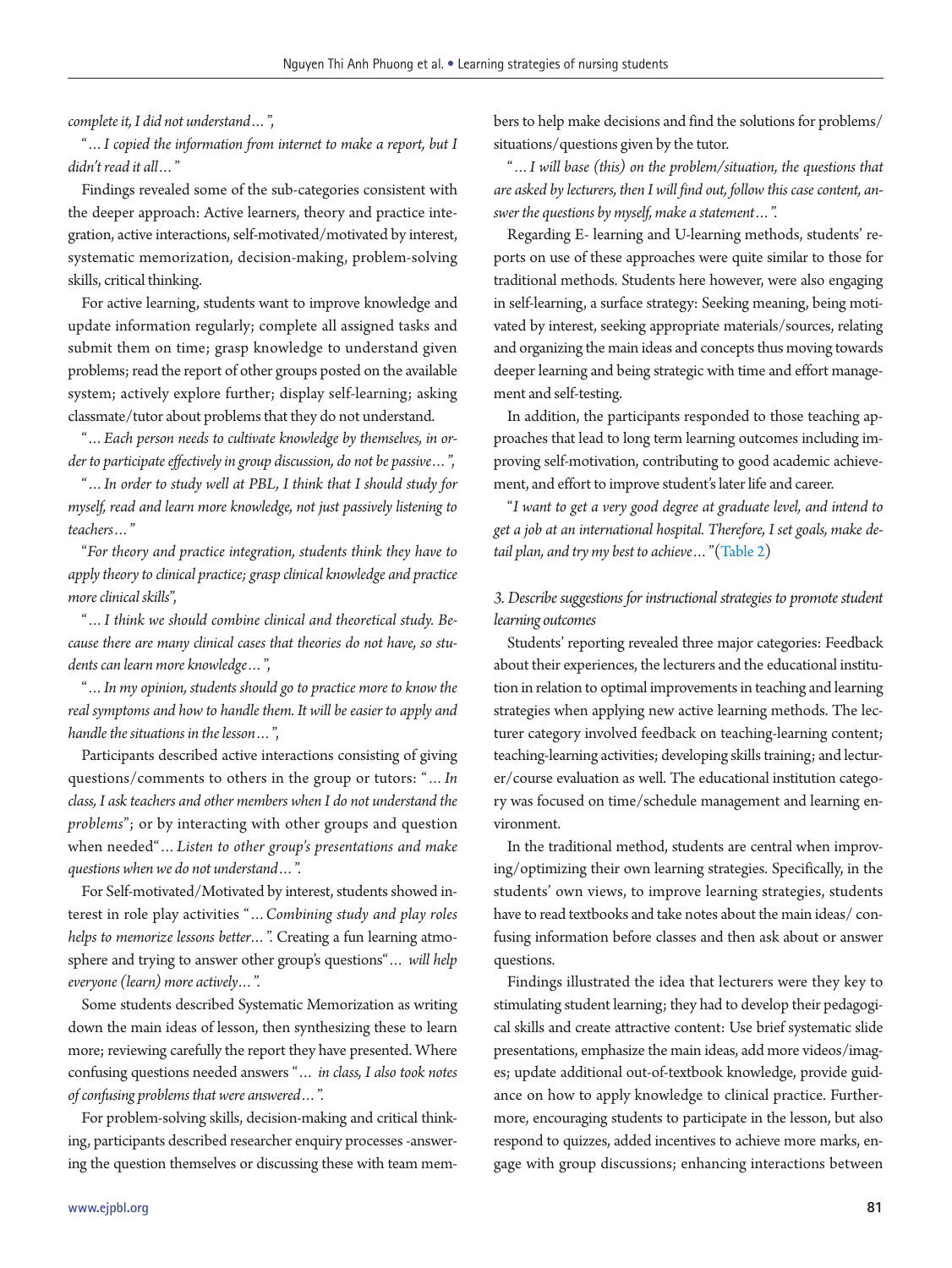lecturers and students. Summarizing the main idea at the end of each part/end of the lessons and giving evaluation questions were also suggested. Last but not least, students noted the importance of creating a favorable learning environment, for example by reducing the number of students in one class also added to the optimizing learning and teaching strategies.

"*Lecturers should encourage students to participate in the class by plus mark; or after each lesson, the lecturer should give the short evaluation questions to build up student's knowledge*",

"*In my opinion, lecturers should enhance the interaction between lecturers and students, it means that they should not stand / sit in one place; should go up and down; give questions; commend when students answer correctly; the knowledge should be systematized at the end of lessons*",

"*I think the class should be reduced the number of students, provide spacious and airy classrooms, because when sitting in the crowd class causing heat, difficulty concentrating and easily chatting*".

Data showed that in the PBL method, students perceived the need to be proactive, actively participate in learning activities and take responsibility for participating in group work and also remain sympathetic to different points of view and "*… complete the assigned work*".

There may be a range of reasons for findings that revealed impressions of how students perceive elements within the lecturer category: It was suggested lecturers should:

First, suggest important content if the student cannot comprehend; contribute ideas when students present a report. Second, work with scenarios that should be more realistic and suitable for clinical situations; add more photos/videos to make the lesson visual and attractive.

Third, increase interaction between groups, provide reliable and official references, encourage students to participate in class and gain extra marks;

Fourth, guide students through the development of some skills before undertaking PBL courses: Reference search skills, making PowerPoints and oral presentations, giving /receiving feedback, summarizing main ideas, updating new information.

The educational institution should respond to the differences in processes involved with PBL activities: "*Divide students into small groups; create an enjoyable, relaxed learning atmosphere; no pressure*". To achieve this, "*I think teachers and the university should arrange suitable schedules: PBL courses need a lot of time to prepare assignments and group discussions. And we should apply PBL method from Year 1, for students to adapt to the new method*".

When glancing at the feedback on E-learning methods, one can readily see that students have to be active in learning, engage with the lessons uploaded to the E-learning system before class and also be active in arranging time for studying.

On the other hand, it was suggested lecturers should enhance their interactions between students through group discussion and ensure network qualities were reported by students: "*Lecturers can give discussion questions to increase interaction between lecturers and students; attract more students*".

Exam organization was an issue.

"*…in order to ensure fairness in the test, it is advisable to conduct the test at the school, because when taking the test at home, the network of each students is also different, fast and slow, so some students can not take the test smoothly*";

"*I think the test should be conducted at school; prepare a private room, ensuring network quality for students to do the test at the same time; no exchange between students*".

Student perspectives about U-learning centered on the need to actively participate in group discussion. Lecturers should download all lessons to quality learning devices and share all group presentations using the U-learning system. The addition of quality images and videos related to clinical cases and marks allocated for active students would improve learning strategies ([Table 3](#page-5-0)).

## **Discussion**

Study findings indicated advantages and limitations within students' perceptions toward different learning methods. These are discussed with reference to other studies.

Making comparisons among teaching strategies, participants saw PBL as an effective approach for achieving learning outcomes; PBL encouraged proactivity, convenience, and creativity. Visual content enhanced active learning for several core skills. [Clyne & Billiar \(2016\)](#page-10-9) had similar findings: PBL has been effective in motivating student learning, increasing knowledge retention, and developing problem solving, communication, and teamwork skills. The findings of [Rodger &](#page-10-10) [Stewart-Lord \(2020\)](#page-10-10) main themes were "openness to diverse viewpoints", "developing non-technical skills" and "encouraging deep learning". In [Al-](#page-9-0)[Kloub et al. \(2014\)](#page-9-0) study, participants reported effectiveness through PBL in developing cognitive abilities, independent learning, motivation to learn, and group learning.

There were perceptions of disadvantage in use of PBL methods. Limitations in learning processes included: Students take a lot of time to complete group assignments; uncertainty about information on the Internet; limits on amount of knowledge acquired when the focus is on group processes. [Al-Kloub et al.](#page-9-0)  [\(2014\)](#page-9-0) had similar findings, PBL is time-consuming, has unclear objectives, is a stressful process, and results in an increased workload. E-learning has some limitations: Fairness in examinations;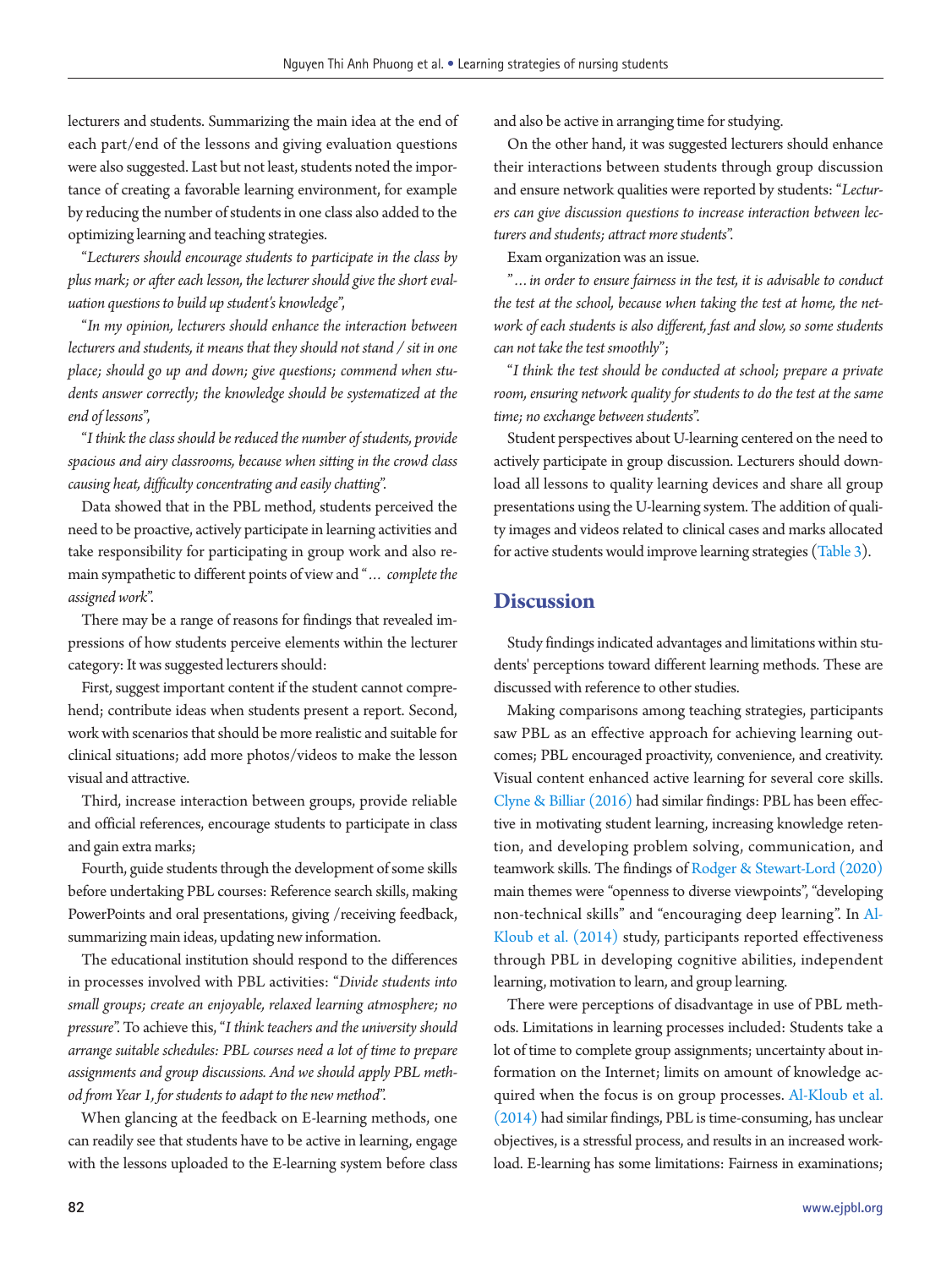some students like the 30% described by [Eldeeb \(2014\),](#page-10-11) have difficulties related to internet and Wi-fi quality.

Using Newble and Entwistle's model guidelines (1986), these study findings show that different teaching strategies impact differently on student's learning regarding surface, deep and strategic approaches. Teaching strategies impact different learning styles in the short and long term. Learning outcomes including improving self-motivation, good academic achievement affect student's life-long learning and careers. In the study of [Bhalli et al.](#page-10-12) [\(2015\)](#page-10-12), findings showed that instructional strategies accommodating learning styles enhanced academic performance. Previous studies point to significant relationships between the two [\(McK](#page-10-13)[enna et al. 2018;](#page-10-13) [Shirazi & Heidari, 2019](#page-10-14)), teachers' professional satisfaction and support for ongoing professional nurse training ([Vizeshfar, F](#page-11-0)., & Torabizadeh, C. 2018). [Ford et al. \(2016\)](#page-10-15) findings demonstrated that individual learning styles and teaching strategy had impacted quality improvement processes for teachers and practice-based learning. [Dolmans et al. \(2016\)](#page-10-16), showed PBL enhanced active learning and students' intrinsic motivation for improve deep learning but acknowledged high perceived workloads through assessment aiming for enhancing surface learning. [Sajadi et al. \(2017\)](#page-10-17) recognized use of learning contracts in clinical settings was indicative of greater self-directed learning among nursing students.

Given the discussion above, it is clear that selecting appropriate teaching strategies was seen as important for effective learning outcomes in the short and long term. In this study, participants' suggestions for instructional strategies for promoting student learning outcomes regarding the context of student, instructors and educational institution. Although different teaching strategies were provided, participants commented that improvements to learning were needed aiming for more up-to-date reality-based and attractive learning events, not those based on information available in books. Participants' experiences demonstrated that interest in learning was one factor that increased academic engagement, increased appeal towards subjects or educational content. [Ghasemi et al. \(2018\)](#page-10-18) study, showed that interest in, and intellectual and mental concentration on educational subjects, increased learning efforts, and ultimately contributed to greater and deeper learning. According to [Joshi et al. \(2017\)](#page-10-19), participants' suggestions to achieve high learning performance referred to consideration of learning styles and strategies like daily revision of topics, being regular and attentive during ward postings.

Activities offered in a lively atmosphere with interactions between students and teachers contribute to improving learning efficiency. [Gablinske \(2014\)](#page-10-20) reported that teacher interaction behaviors refer to specific actions that allow for positive communication between the teacher and students; various components of interactions have a direct impact on the instruction and learning that occurs at every moment of learning engagement. [Dinkevich](#page-10-21)  [& Ozuah \(2003\)](#page-10-21) indicated that

those participating in a problem-solving skills workshop showed significantly higher self-directed learning levels than their counterparts. [Skedsmo & Huber \(2018\)](#page-10-22) reported that to evaluate teachers' influence on their students' improvement learning achievement, one needs to consider the approach or model adopted for the assignments.

The participants in this study suggested that subjects should be spread throughout the semester, not focusing on multiple subjects at a time to avoid a decrease in academic quality. [Joshi et al.](#page-10-19)  [\(2017\)](#page-10-19) study found that in unstructured timetable, lack of planning was identified in student's low performance. Thus if participants were given reasonable learning schedules, with suitable clinical practice time, effective gains in learning were achieved. In relation to student's knowledge acquisition, a study by [Kashif &](#page-10-23)  [Basharat, \(2014\)](#page-10-23) showed that the class size and its relationship to student engagement in classrooms could not be neglected; students lacked a spirit of 'engagement' in large classes.

## **CONCLUSION**

The findings of this study provide insight into students' perspectives on advantages and disadvantages of offering different educational strategies, and the influence of these on their approach to learning. Suggestions for instructional strategies and enhancing learning outcomes need to be seen in the context of student, instructor and systems. Further studies focusing on applying the findings to ways to improve academic engagement are recommended.

Given that nearly a decade ago, MOET suggested that the teaching methods in higher education in Vietnam were not effective because the focus was not on encouraging students to be more active in learning events, we also need to ask "To what extent have we achieved the goals set for students involved in higher education?

## <span id="page-9-0"></span>**Acknowledgements**

This paper was supported by funding from the Halla Newcastle PBL Education and Research Center. We would like to express our sincere thanks to Prof. Margaret McMillan for her valuable suggestion and edition.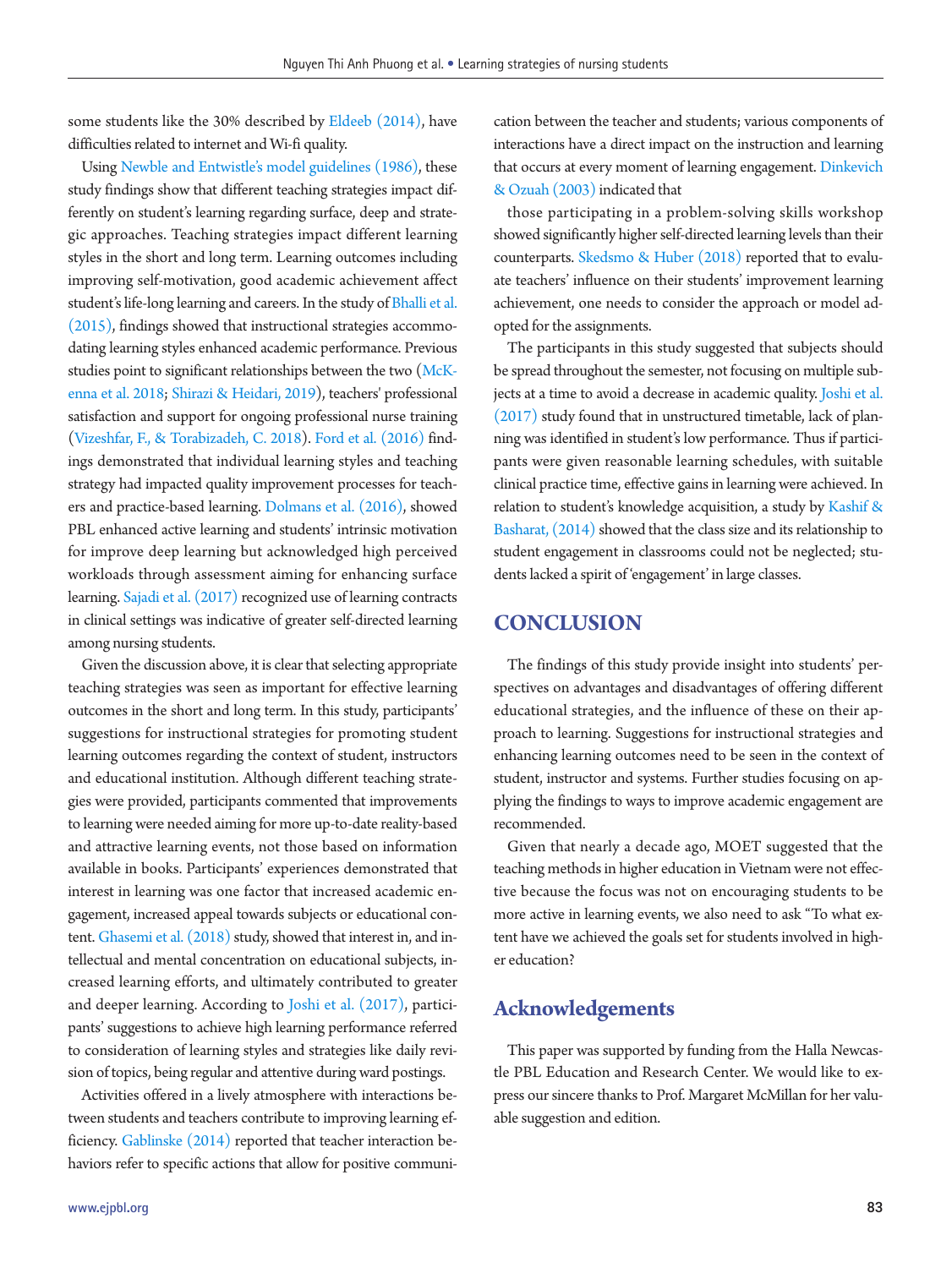# **REFERENCES**

- [Al-Kloub, M. I., Salameh, T. N., & Froelicher, E. S. \(2014\). Nursing](https://doi.org/10.1016/j.nepr.2013.06.013) [students evaluation of problem based learning and the impact of](https://doi.org/10.1016/j.nepr.2013.06.013) [culture on the learning process and outcomes: A pilot project.](https://doi.org/10.1016/j.nepr.2013.06.013) [Nurse Education in Practice, 14\(2\), 142–147.](https://doi.org/10.1016/j.nepr.2013.06.013)
- <span id="page-10-12"></span>Bhalli, M. A., Khan, I. A., & Sattar, A. (2015). Learning style of medical studentsand its correlation with preferred teaching methodologiesand academic achievement. Journal of Ayub Medical College, Abbottabad: JAMC, 27(4), 837–842.
- <span id="page-10-9"></span>[Clyne, A. M., & Billiar, K. L. \(2016\). Problem-based learning in](https://doi.org/10.1115/1.4033671) [biomechanics: advantages, challenges, and implementation](https://doi.org/10.1115/1.4033671) [strategies. Journal of Biomechanical Engineering, 138\(7\).](https://doi.org/10.1115/1.4033671)
- <span id="page-10-4"></span>Devine, T. G., & Meagher, L. D. (1989). Mastering study skills: A student guide. New Jersey: Prentice Hall.
- <span id="page-10-21"></span>[Dinkevich, E., & Ozuah, P. O. \(2003\). Self-directed learning activi](https://doi.org/10.1046/j.1365-2923.2003.01459.x)[ties of paediatric residents. Medical Education, 37\(4\), 388–389](https://doi.org/10.1046/j.1365-2923.2003.01459.x).
- <span id="page-10-16"></span>[Dolmans, D. H. J. M., Loyens, S. M. M., Marcq, H., & Gijbels, D.](https://doi.org/10.1007/s10459-015-9645-6) [\(2016\). Deep and surface learning in problem-based learning: A](https://doi.org/10.1007/s10459-015-9645-6) [review of the literature. Advances in Health Sciences Education,](https://doi.org/10.1007/s10459-015-9645-6) [21\(5\), 1087–1112.](https://doi.org/10.1007/s10459-015-9645-6)
- <span id="page-10-11"></span>[Eldeeb, R. \(2014\). Students' perceptions to e-learning. IOSR Jour](https://doi.org/10.9790/7388-04343336)[nal of Research & Method in Education \(IOSRJRME\), 4\(3\),](https://doi.org/10.9790/7388-04343336) [33–36.](https://doi.org/10.9790/7388-04343336)
- <span id="page-10-15"></span>[Ford, J. H., Robinson, J. M., & Wise, M. E. \(2016\). Adaptation of](https://doi.org/10.1186/s12909-016-0772-4)  [the grasha riechman student learning style survey and teaching](https://doi.org/10.1186/s12909-016-0772-4) [style inventory to assess individual teaching and learning styles](https://doi.org/10.1186/s12909-016-0772-4) [in a quality improvement collaborative. BMC Medical Educa](https://doi.org/10.1186/s12909-016-0772-4)tion,  $16(1)$ , 252.
- <span id="page-10-20"></span>Gablinske, P.B. (2014). A case study of student and teacher relationships and the effect on student learning. Open Access Dissertations, University of Rhode Island, Kingston, USA. https:// digitalcommons.uri.edu/oa\_diss/266
- <span id="page-10-18"></span>[Ghasemi, M. R., Moonaghi, H. K., & Heydari, A. \(2018\). Stu](https://doi.org/10.19082/7078)[dent-related factors affecting academic engagement: A qualita](https://doi.org/10.19082/7078)[tive study exploring the experiences of Iranian undergraduate](https://doi.org/10.19082/7078) [nursing students. Electronic Physician, 10\(7\), 7078–7085](https://doi.org/10.19082/7078).
- <span id="page-10-23"></span><span id="page-10-7"></span>Heath, M., Ellen, S., & Kaira, H. (2009). Study strategy predictors of performance in introductory psychology. The Free Library. Retrieved November 18, 2009, from http:[//www.thefreelibrary.](www.thefreelibrary.com/Study) [com/Study s](www.thefreelibrary.com/Study)trategy predictors of performance in introductory psychology.-a0204682053
- <span id="page-10-19"></span>[Joshi, A. S., Ganjiwale, J. D., Varma, J., Singh, P., Modi, J. N., &](https://doi.org/10.4103/ijabmr.IJABMR_144_17) [Singh, T. \(2017\). Qualitative assessment of learning strategies](https://doi.org/10.4103/ijabmr.IJABMR_144_17) [among medical students using focus group discussions and in](https://doi.org/10.4103/ijabmr.IJABMR_144_17)[depth interviews. International Journal of Applied & Basic Med](https://doi.org/10.4103/ijabmr.IJABMR_144_17)[ical Research,](https://doi.org/10.4103/ijabmr.IJABMR_144_17) 7(Suppl 1), S33–S37.
- <span id="page-10-6"></span>[Kashif, M., & Basharat, S. \(2014\). Factors impacting university](https://doi.org/10.1504/IJMIE.2014.062957)  [students' engagement with classroom activities: Qualitative](https://doi.org/10.1504/IJMIE.2014.062957)  [study. International Journal of Management in Education, 8\(3\),](https://doi.org/10.1504/IJMIE.2014.062957)  [209–224.](https://doi.org/10.1504/IJMIE.2014.062957)
- <span id="page-10-8"></span>Marzano, R. J., Pickering, D. J., & Pollock, J. E. (2001). Classroom instructions that work: Research based strategy for increasing students'achievement. Alexandria, VA. Association for Supervision of Curriculum Development.
- <span id="page-10-5"></span>Mayer, R. (1988). Learning strategies: An overview. In Weinstein, C., E. Goetz, & P. Alexander (Eds.), Learning and Study Strategies: Issues in Assessment, Instruction, and Evaluation (pp. 11- 22).New York: Academic Press.
- <span id="page-10-13"></span>[McKenna, L., Copnell, B., Butler, A. E., & Lau, R. \(2018\). Learn](https://doi.org/10.1016/j.nepr.2017.10.011)[ing style preferences of Australian accelerated postgraduate](https://doi.org/10.1016/j.nepr.2017.10.011)  [pre-registration nursing students: A cross-sectional survey.](https://doi.org/10.1016/j.nepr.2017.10.011)  [Nurse Education in Practice, 28, 280–284](https://doi.org/10.1016/j.nepr.2017.10.011).
- [Newble, D. I., & Entwistle, N. J. \(1986\). Learning styles and ap](https://doi.org/10.1111/j.1365-2923.1986.tb01163.x)[proaches: Implications for medical education. Medical Educa](https://doi.org/10.1111/j.1365-2923.1986.tb01163.x)[tion, 20\(3\), 162–175.](https://doi.org/10.1111/j.1365-2923.1986.tb01163.x)
- <span id="page-10-10"></span><span id="page-10-0"></span>Ngo, T. (2010). It should re-innovate of teaching method in university. Retrieved December 3, 2010 from: http://ww[w.dantri.](www.dantri.com.vn.) [com.vn](www.dantri.com.vn.).
- <span id="page-10-2"></span>Nguyen, T. A. P., Mai, B. H., Nguyen, V. Q. H., & Cao, N. T. (2017). Innovation of teaching methodology in health education: The first application of active teaching in nursing education at Hue University of Medicine and Pharmacy. Reported in: "Workshop of innovation and creation in learning and teaching".
- [Rodger, D., & Stewart-Lord, A. \(2020\). Students' perceptions of](https://doi.org/10.1016/j.nepr.2019.102681)  [debating as a learning strategy: A qualitative study. Nurse Educa](https://doi.org/10.1016/j.nepr.2019.102681)[tion in Practice, 42, 102681.](https://doi.org/10.1016/j.nepr.2019.102681)
- <span id="page-10-17"></span>[Sajadi, M., Fayazi, N., Fournier, A., & Abedi, A. R. \(2017\). The im](https://doi.org/10.14196/mjiri.31.72)[pact of the learning contract on self-directed learning and satis](https://doi.org/10.14196/mjiri.31.72)[faction in nursing students in a clinical setting. Medical Journal](https://doi.org/10.14196/mjiri.31.72)  [of the Islamic Republic of Iran, 31, 72.](https://doi.org/10.14196/mjiri.31.72)
- <span id="page-10-14"></span>[Shirazi, F., & Heidari, S. \(2019\). The Relationship between critical](https://doi.org/10.1097/jnr.0000000000000307)  [thinking skills and learning styles and academic achievement of](https://doi.org/10.1097/jnr.0000000000000307)  [nursing students. The Journal of Nursing Research: JNR, 27\(4\),](https://doi.org/10.1097/jnr.0000000000000307)  [e38](https://doi.org/10.1097/jnr.0000000000000307).
- <span id="page-10-22"></span>[Skedsmo, G., & Huber, S. G. \(2018\). Reliability, validity and fair](https://doi.org/10.1007/s11092-018-9290-8)[ness—Key issues in assessing the quality of teaching, instruc](https://doi.org/10.1007/s11092-018-9290-8)[tional leadership and school practice. Educational Assessment,](https://doi.org/10.1007/s11092-018-9290-8)  [Evaluation and Accountability, 30\(4\), 343–346.](https://doi.org/10.1007/s11092-018-9290-8)
- <span id="page-10-1"></span>Temmerman, N. (2019). Transforming higher education in Vietnam.University World News. https:/[/www.universityworld](www.universityworldnews.com/post.php?story=20190129142655883.)[news.com/post.php?story = 20190129142655883.](www.universityworldnews.com/post.php?story=20190129142655883.)
- <span id="page-10-3"></span>Tran, D. H., Mai, B. H., & Nguyen, T. M. T., (2017). Applying problem based learning in nursing education for basic nursing